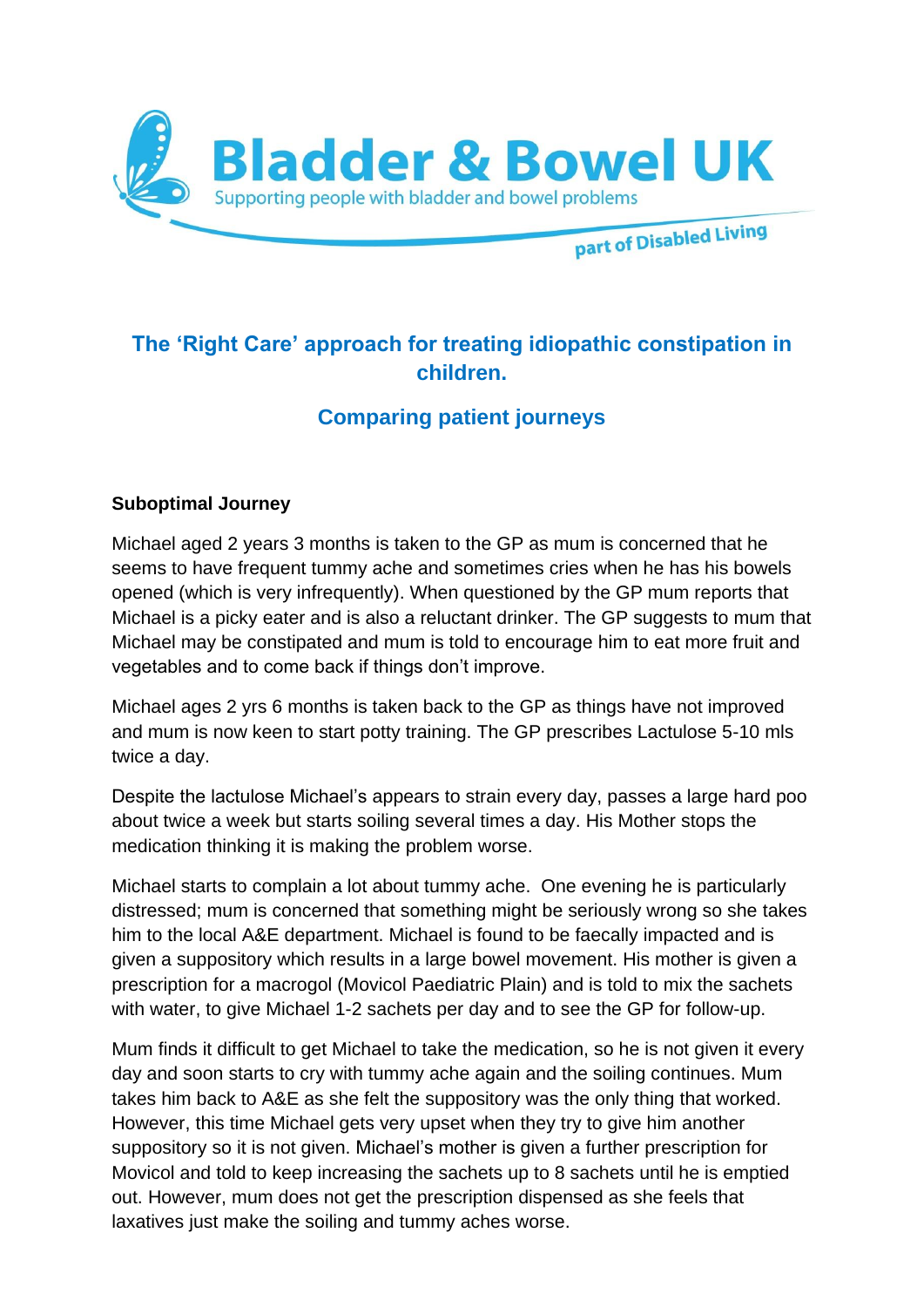Michael continues to soil so mum stops trying to potty train and he starts nursery still in pull-ups. Nursery tell mum that Michael needs to come out of the pull-ups and she needs to start potty training him as he is now 3 years 4 months old. Despite all mum's best efforts, she cannot get Michael to sit on the potty to open his bowels and nursery have started to ask her to come in to change him as he is soiling so frequently. He is also missing nursery at least once a week due to his tummy aches.

Mum takes Michael back to the GP and requests a referral to see a specialist as she feels there is something seriously wrong with him and she has 'tried everything' to resolve the constipation and soiling.

Michael is referred to the gastroenterologist at the local hospital for review. Mum gives a history of ongoing constipation and soiling 'for as long as she can remember' and expresses concern that there is something seriously wrong with him as 'she has tried everything and nothing has worked'. The gastroenterologist decides to do a blood test to exclude Coeliac's and when this is clear suggests a rectal biopsy to exclude Hirschprung's disease. Arrangements are made for Michael to be admitted to hospital for manual removal of faeces and a rectal biopsy.

Michael spends 2 days in the hospital and is seen in clinic for the biopsy results which prove to be normal. The doctor explains to mum that Michael has developed a problem called acquired mega rectum/colon because of the long standing problem with constipation. Micheal is given a combination of laxatives including a macrogol and a stimulant, advised how to give these and the doctor explained that Michael will probably have to stay on the laxatives for the next 2 years. A follow up appointment is arranged in the gastroenterologist outpatient clinic.

Michael is reviewed every three months initially and then every six months in the clinic and after the third review Michael is symptom-free and mum is advised how to reduce the dose of laxative gradually. He stops regular laxatives 18 months after the rectal biopsy.

**Optimal Journey**

*.*

Michael aged 18 months is taken to see the HV by mum as, after reading a leaflet the HV had previously left with her, she thinks he may be developing constipation. The HV takes a brief history; including checking when Michael first passed meconium, when the problems first started and whether there has been any vomiting. Mum reports Michael began to have infrequent bowel movements on and off since he was fully weaned, but the problem had gradually got worse and he is only opening his bowels about twice per week. The HV discusses diet and fluid intake and suggests Michael would benefit from the introduction of laxatives and arranges for a prescription of Macrogol (Movicol Paediatric Plain) with the GP. The HV explains to mum how the sachets need to be made up with water, but that juice can be added to add disguise the taste, if Michael is reluctant to drink it. She advises that there may initially be some loose stools.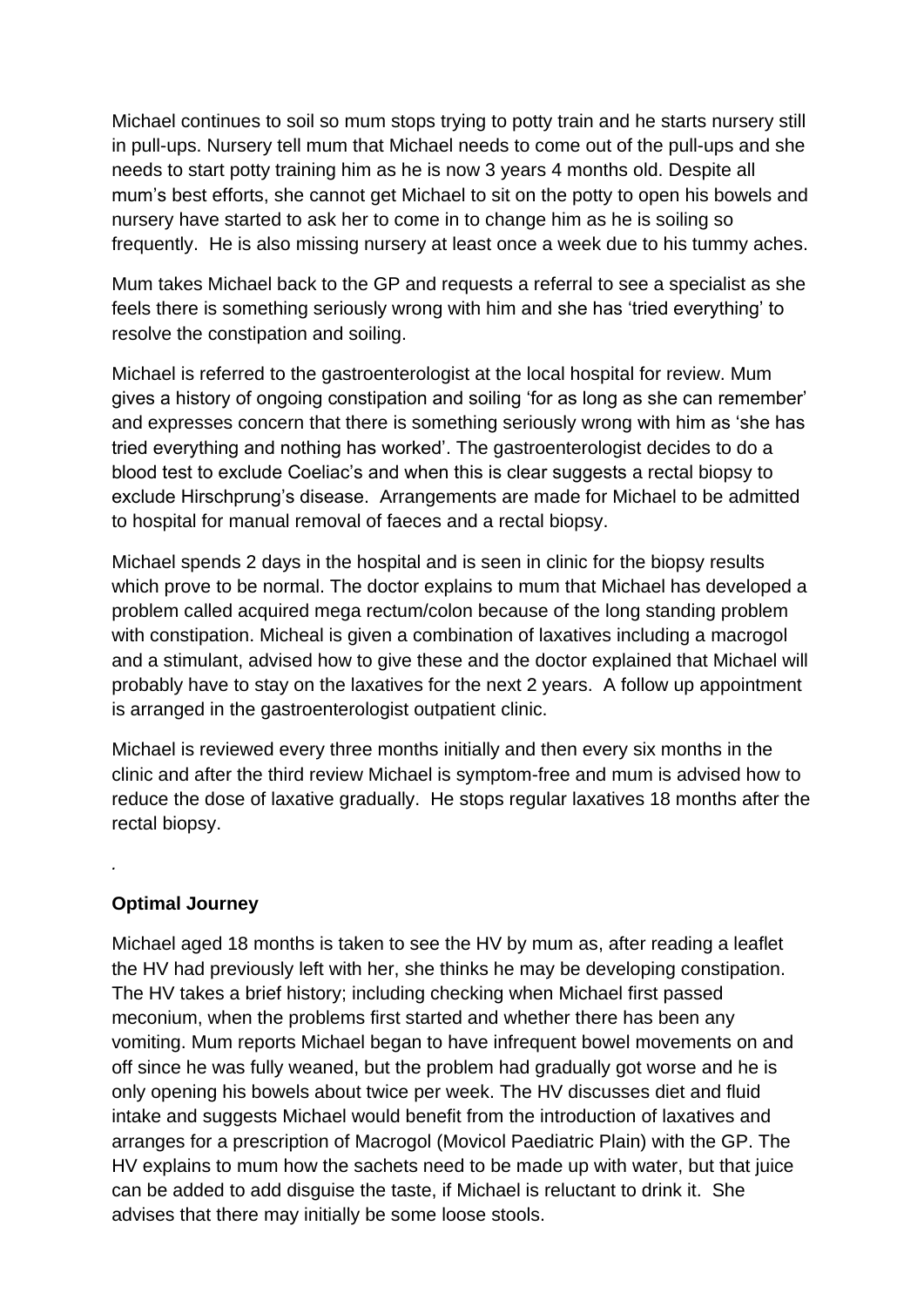After 2 weeks of taking the Movicol Michael is opening his bowels daily with no problems – thinking the problem is resolved mum decides not get a repeat prescription after he has taken all the sachets.

At age 2 years 4 months' mum decides to try and start potty training but, although Michael will sit on the potty to wee, he refuses to sit on to do a poo and mum is concerned he is developing constipation again. Mum goes back to the HV for further advice. The HV discusses the issues with mum and suggests a referral to the paediatric continence service because of the previous history.

Michael is seen by the paediatric continence advisor (CA) who reviews the assessment carried out by the HV and asks a few further questions. She reassures mum that the problem appears to be idiopathic constipation and discusses the importance of continuing with the laxative treatment, for at least 3-6 months in order to prevent relapse even if Michael appears to be passing stools without problems. The CA reviews progress via the telephone every week for the first month to check response to treatment and advises regarding appropriate dose. Micheal is then reviewed 2 weekly by phone and mum is advised to ring the CA if she has any concerns meanwhile.

After 3 months on Movicol x 1 sachet Michael is reported to be passing regular type 5 stools so mum is advised to reduce to half a sachet per day and if he continues to pass regular type 4/5 stools he is to remain on that dose for another month and then consider stopping taking it regularly and only to have a dose if the stools become hard, small, difficult to pass or if he has not opened his bowels for 48 hours. At review mum reports the Movicol has been discontinued and Michael is passing regular soft stools with no problems. Potty training has recommenced with good progress, Michael is now happily sitting on the potty to open his bowels. Michael is discharged aged 2 years 10 months. Mum is advised to monitor his stools over the next few months and to restart the Movicol if she feels he is becoming constipated again and to contact the service if she has any concerns in the future.

### **Cost implications**

Not including social impacts, there is a difference of **£6769.40** between the suboptimal and the optimal scenario.

Identifying and treating the patient early in the community setting prevents expensive interventions in the acute setting.

An optimum scenario not only increases value to the NHS, but also improves the quality of service with positive outcomes for the child and their family